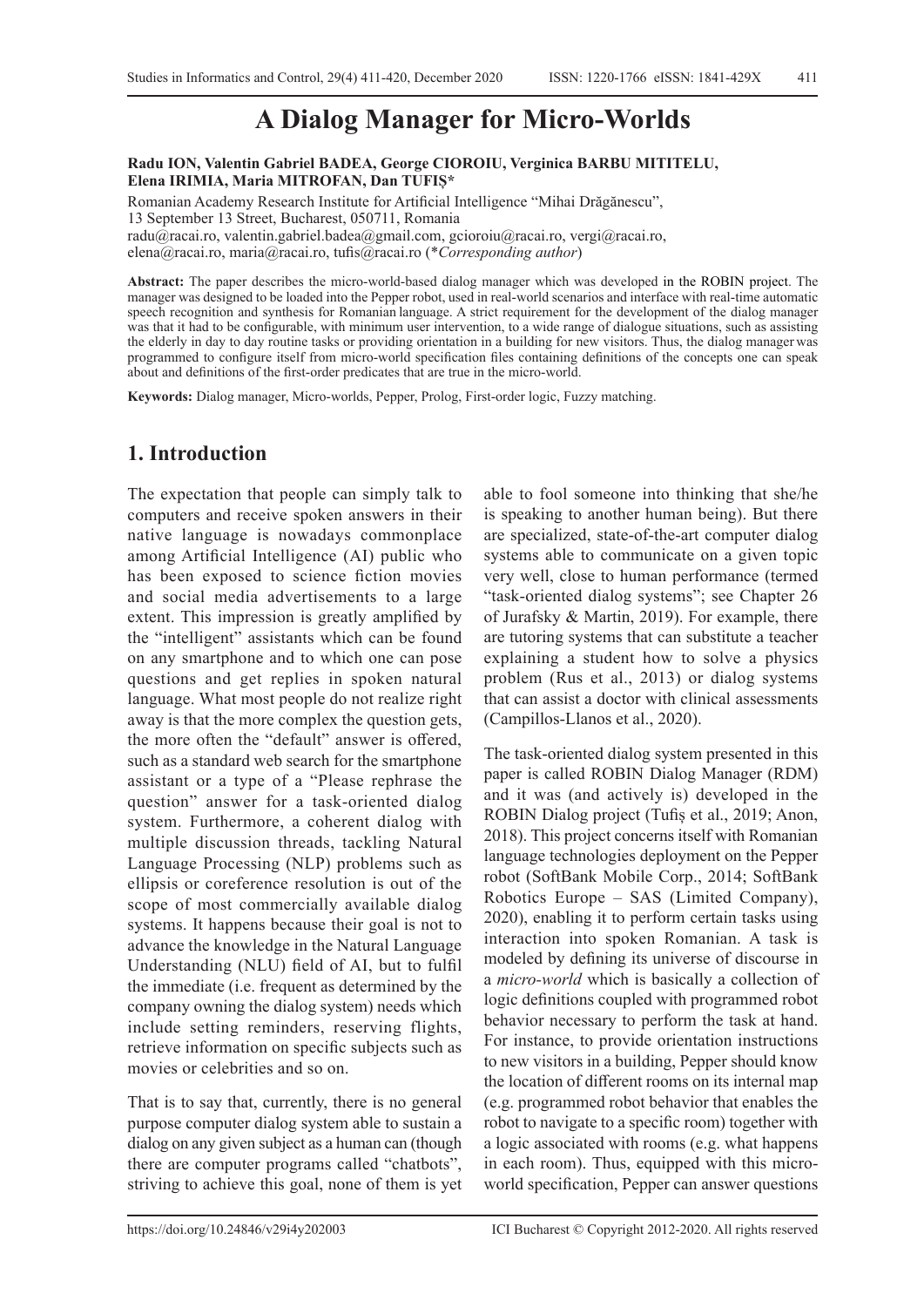such as "Where is the Python programming course taking place?" with e.g. "Room 209. Let me take you there."

In what follows, Section 2 surveys the existing literature on task-oriented dialog systems using natural language to First-Order Logic (FOL) translation (the reasons why this strategy was adopted for RDM will be explained below). Section 3 presents possible dialog scenarios that were taken into consideration for RDM development while Section 4 briefly introduces the Automatic Speech Recognition (ASR) and the Text-To-Speech (TTS) modules for Romanian that enable Pepper to interact with users in spoken Romanian. Finally, Section 5 details the microworld composition and the inner loop of RDM. It includes the question analysis and logic predicate extraction and argument unification, augmenting the presentation with specific examples. Additionally, Section 5 explains how it maps the user's request to a robot behavior which can be either verbalizing the response or executing a task related to the robot planning (e.g. going from one location to another). Section 6 provides the conclusion of this work and offers suggestions for a future research.

# **2. Related Work**

One very recent research direction concerning Question Answering (QA) systems, amenable to be adapted to task-oriented dialog systems is the use of the pre-trained BERT language models (Devlin et al., 2019). BERT is a general-purpose sentence to a real vector deep neural network encoder (Vaswani et al., 2017), running with hundreds of millions of parameters. It is first pretrained to predict words in context on very large corpora and then, among other tasks, fine-tuned to predict the correct answer to a question in a given input text, on a quite big set of question/ answer pairs. For example, for the question "*Who* was **Albert Einstein**?" and the text snippet "**Albert Einstein** was *a German-born theoretical physicist* who developed the theory of relativity.", the QA fine-tuned BERT is able to tag "a German-born theoretical physicist" as the correct answer for the question. BERT can, in principle, be used to implement a task-oriented, one-turn (only one question followed by the final answer), dialog system, provided that 1) the set of possible question/answers pairs for the task exists (and is large) and 2) the details of the task remain fixed and cannot be updated during the execution of the task.

The BERT-like approaches were considered for the design of RDM, but the lack of the question/ answer pairs dataset and the (soft) requirement that the universe of discourse could be updated on the fly, while the robot executes the task, pointed to a more traditional, yet more flexible approach: question analysis and its automatic translation to a predicate-argument structure followed by fuzzy predicate matching with *true* predicates in the universe of discourse. Thus, RDM draws from two frameworks for task-oriented dialog systems: Prolog-style theorem proving and, mainly, from slot-filling dialog systems.

(Smith et al., 1995) is a prototypical example on how *Prolog-style theorem proving* can work in a task-oriented dialog system: guiding the user to perform a complex task by exchanging clarification questions aimed at establishing the true facts about the state of affairs. Question analysis is done using a rigid grammar, specifically designed to map natural language assertions to FOL predicates. A task is defined in Prolog as a conjunction of subgoals that must be satisfied so that the task is successfully fulfilled. The dialog controller remembers which goal is currently being proven and an "Interruptible Prolog Simulator" keeps track of partially proven goals. Thus, goal fulfillment can be done as the dialog unfolds, not necessarily in a sequential manner.

The framework that RDM works with is the *slotfilling* framework for task-oriented dialog systems (Henderson, 2015). Henderson defines a *slot* as being an attribute of an entity that can be stored in a database. Slots can be *informable* (can be used to constrain the search in the database) and *requestable* (the user wants to know the value of such a slot). Slots can take values in finite sets and the *dialog state* at a given turn consists of 1) *goal constraint* – the set of assigned values of the informable slots, 2) *requested slots* – the list of slots which user wants to be informed about and 3) *dialog search method* – the way the user is interacting with the dialog system: by constraints (the user is trying to narrow down the search), by alternatives (the user is requesting alternative information if what she/he wants is not available) or finished (end of conversation).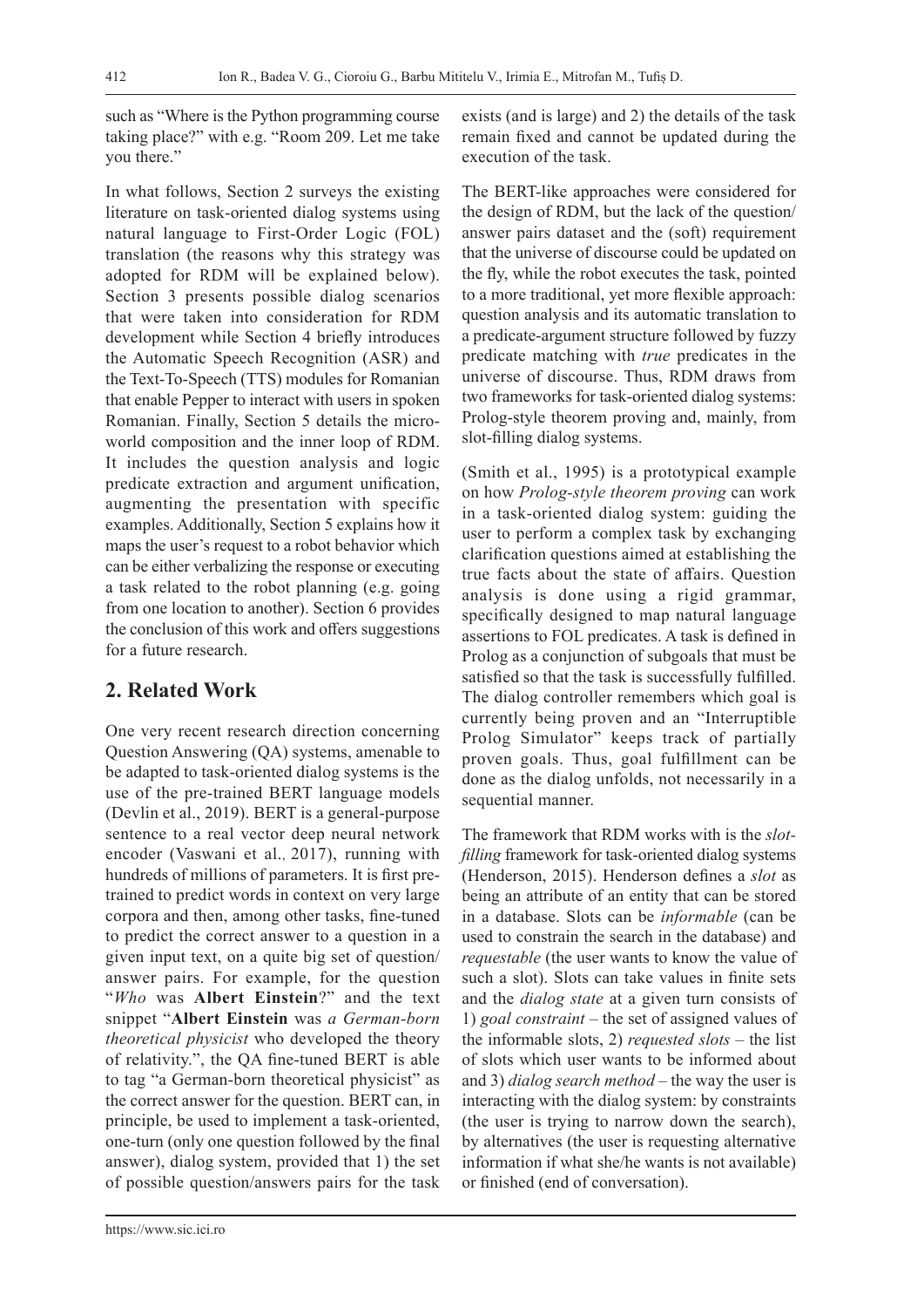# **3. Dialog Scenarios**

# **Characteristics**

Programming a robot like Pepper to perform a task implies a first step of choosing the "scenery" for the task, defining the task and "teaching" the robot the necessary communication skills, when verbal interaction with people is required for the task to be performed. This mimics a screenplay: the actions are identified, the participants to the actions are specified, the circumstances of each activity are defined: place, time, relations between actions, etc. All actions of the robot are the result of a correct understanding of the human-robot communication. This screenplay is called a *microworld*: that is, the task formal definition (in the foreseen circumstances) together with the actions the robot can take, which are discrete and already inventoried in the planning component of the robot.

In the present use case, it is assumed that only one person can speak with Pepper at a time and Pepper will complete the task for the current interlocutor before greeting and helping another user. The identity of the interlocutor is irrelevant but the ASR system has to have the lowest word error rate (WER) possible, irrespective of the speaker, and has to be able to work in noisy conditions (although Pepper is equipped with directional microphones that, if spoken to properly, will eliminate most of the background noise).

#### **Example screenplay 1: orientation assistant in a university building**

One of the screenplays casts Pepper as host in one of the university buildings. The microworld contains information about the rooms in the building, their location within it, and it is expected to navigate from its current location in the building to a certain room. It also contains the timetable: titles of the courses taking place in each room, teachers of the courses, their dates, day and time, their structure (lectures, seminars, laboratories, exams, etc.) thus enabling it to answer questions about all of these. Besides courses, the administrative offices are also relevant for students. That is why, information about them (location, working hours, staff, etc.), as well as (about) the documents (and their electronic format or location) involved in the students' interaction with these offices must also be accessible to the robot so as to answer questions and even make

documents of interest available to interested parties. An example of a dialog in this micro-world could be the following, though in Romanian:

**User**: Hi, Pepper!

**Pepper**: Hello! How can I be of assistance?

**User**: Where is the Python programming course taking place?

**Pepper** (*supposing that there are two such courses taking place at the same time, in different rooms*): Who is your teacher?

**User**: Cristina Iacob.

**Pepper** (*knowing where Cristina Iacob teaches her course*): Room 209. Do you want me to show you where that is?

**User**: Yes! Thank you.

#### **Example screenplay 2: sales assistant for laptop acquisition**

In another micro-world Pepper is a sales agent in the laptops department of an electronics store. The screenplay imagined in this micro-world focuses on the dialog between the robot and a potential buyer, with Pepper verbalizing answers.

The dialog between Pepper and the customer is centred around three main cases. In the first case the customer already knows what she/he wants. In this situation the potential buyer will provide to Pepper the laptop specific model or the key characteristics that will identify the desired laptop and Pepper can inform the buyer if the laptop is in stock or not.

In the second case, the customer only knows partial details of the characteristics of the desired laptop. She/he will tell Pepper some details of the laptop. For instance, the customer can give a precise configuration for the laptop display, weight and battery autonomy from which Pepper will build a short list of several options. For other categories or specifications, the customer will give a description of what she/he needs such as the newest processor on the market available or the biggest RAM capacity. This will enable Pepper to filter down the list of laptops and come up with a recommendation.

In the third case, the customer does not really have a specific configuration in mind and can only give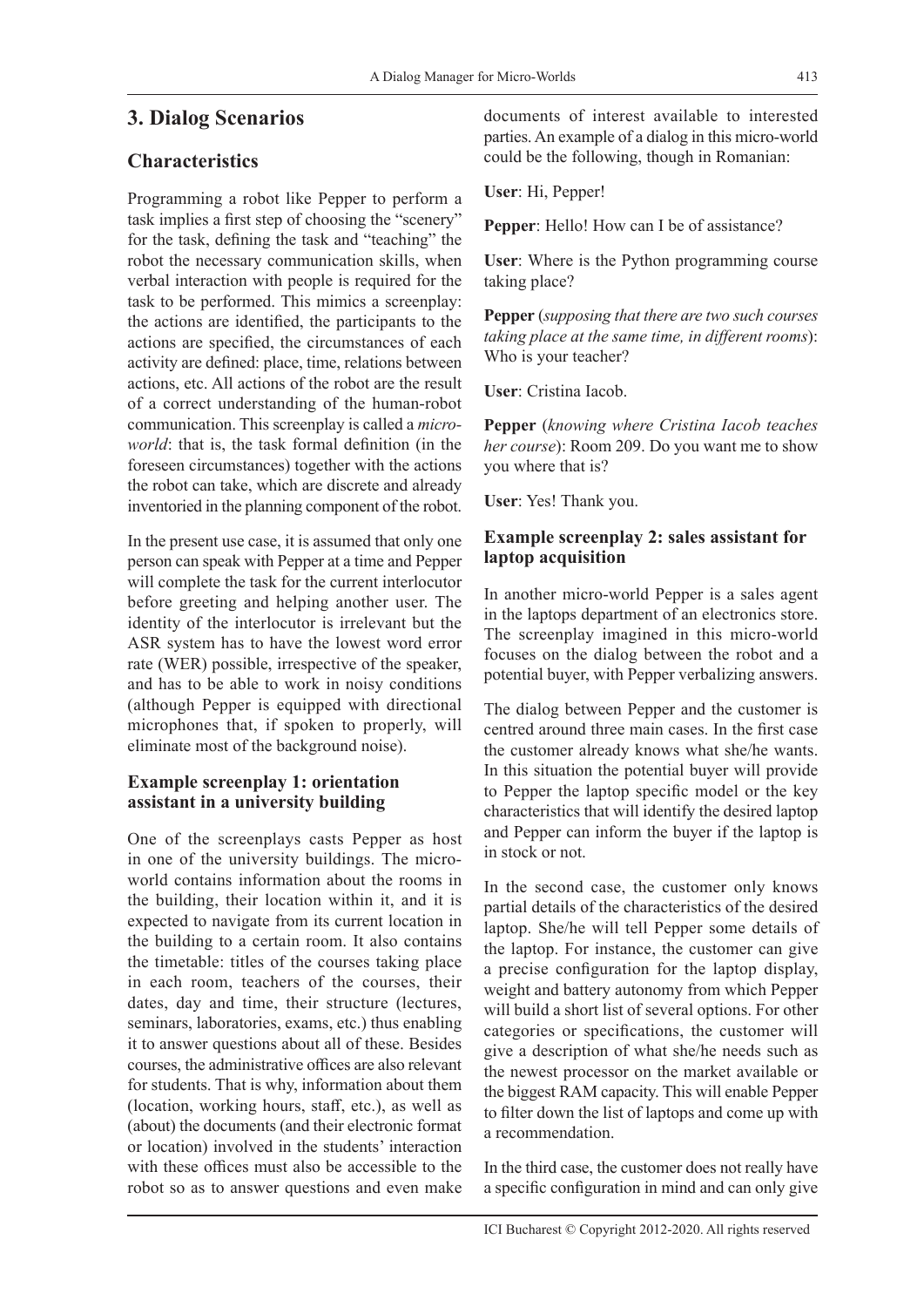an overall indication of her/his need. For instance, the customer might want a laptop for gaming or home use. What is specific in this situation is that Pepper will build a list of compatible laptops and will proceed with a laptop recommendation.

In all situations Pepper can help customers locate the items that they are looking for, call for help and answer FAQ, like the situations where the stock availability or the actual location are relevant for the buyer. An example dialog in this micro-world could be the following:

**User**: Hi, Pepper!

**Pepper**: Hello! How can I help you?

**User**: I want to buy a Dell laptop with Windows 10.

**Pepper**: What is the RAM specification?

**User**: 8 GB.

**Pepper**: Do you need a dedicated video card?

**User**: No, I don't think so.

**Pepper**: I recommend the Dell Latitude 5480 that is in stock.

**User**: Thanks! I will check it out.

# **4. Speech Interfaces**

To hear and speak Romanian, Pepper needs access to Automatic Speech Recognition (ASR) and Text-To-Speech (TTS) modules. These modules will be briefly presented below. Currently, RDM uses the ASR and TTS modules as web services but they could be integrated into the Java codebase for better responsiveness.

### **ASR module**

The ASR module used by RDM employs a classic Hidden Markov Model with Gaussian Mixture Models ASR algorithm that builds acoustic models and language models to Viterbi-decode the best transcription from speech. The module uses the Kaldi ASR toolkit (Povey et al., 2011).

The 3- and 4-grams language models (LMs) were trained on a 592 million words sub-corpus of CoRoLa: the 3-gram model was used for decoding and the 4-gram model was used for rescoring candidates. The language models were built with the SRILM language modeling

toolkit (Stolcke et al., 2011), employing Chen and Goodman's modified Kneser-Ney discounting and interpolation for all n-grams, offered as options by SRILM.

The acoustic model uses a phonetic lexicon of more than 2 million Romanian word forms extracted from the unigrams of the 4-gram LM. These word forms were phonetically transcribed using the algorithm described in (Stan et al., 2011). There are 26 Romanian phonemes together with 4 "silence" phonemes. The training corpus has 73.4 hours of speech and the test corpus has 24.6 hours of speech and both corpora come from our Romanian reference corpus CoRoLa (Barbu Mititelu et al., 2019). The word error rate (WER) of the ASR module is 30.2% on the test corpus, but about 10% when measured empirically on transcribing questions from the micro-worlds exemplified in Section 3.

The ASR module used by Pepper can work in two scenarios: online and offline. The one that is currently used in RDM is the offline scenario, which means that the entire audio file that needs to be transcribed is provided in one big chunk to the ASR system. This approach is best suited for short, concise phrases. The second one, the online decoding, would require more hardware resources, both in edge and cloud environments. This one is more fitted for live transcriptions and translation due to the streaming manner of generating and interpreting audio data by the ASR. The online decoding requires some spoken context until the first output block is generated, which can lead to a bigger first-time response of the system.

One much better alternative that is currently under experimentation is the end-to-end Romanian ASR module based on the Deep Speech 2 neural network (Avram et al., 2020). This ASR module, which is trained on a 230 hours Romanian speech corpus, manages to obtain a 9.9% WER on its test set, while it transcribes, on average, in 70 milliseconds per utterance. For comparison, the Kaldi ASR response time for average sized utterances (less than 15 spoken seconds) follows a 1:2 ratio (10 spoken seconds will delay the transcription by 20 seconds). The replacement of the Kaldi ASR module with the Deep Speech 2-based one is subject for future work.

Besides the low WER and response time, one of the major challenges in usable ASR is the signalto-noise ratio of the utterance recording, given the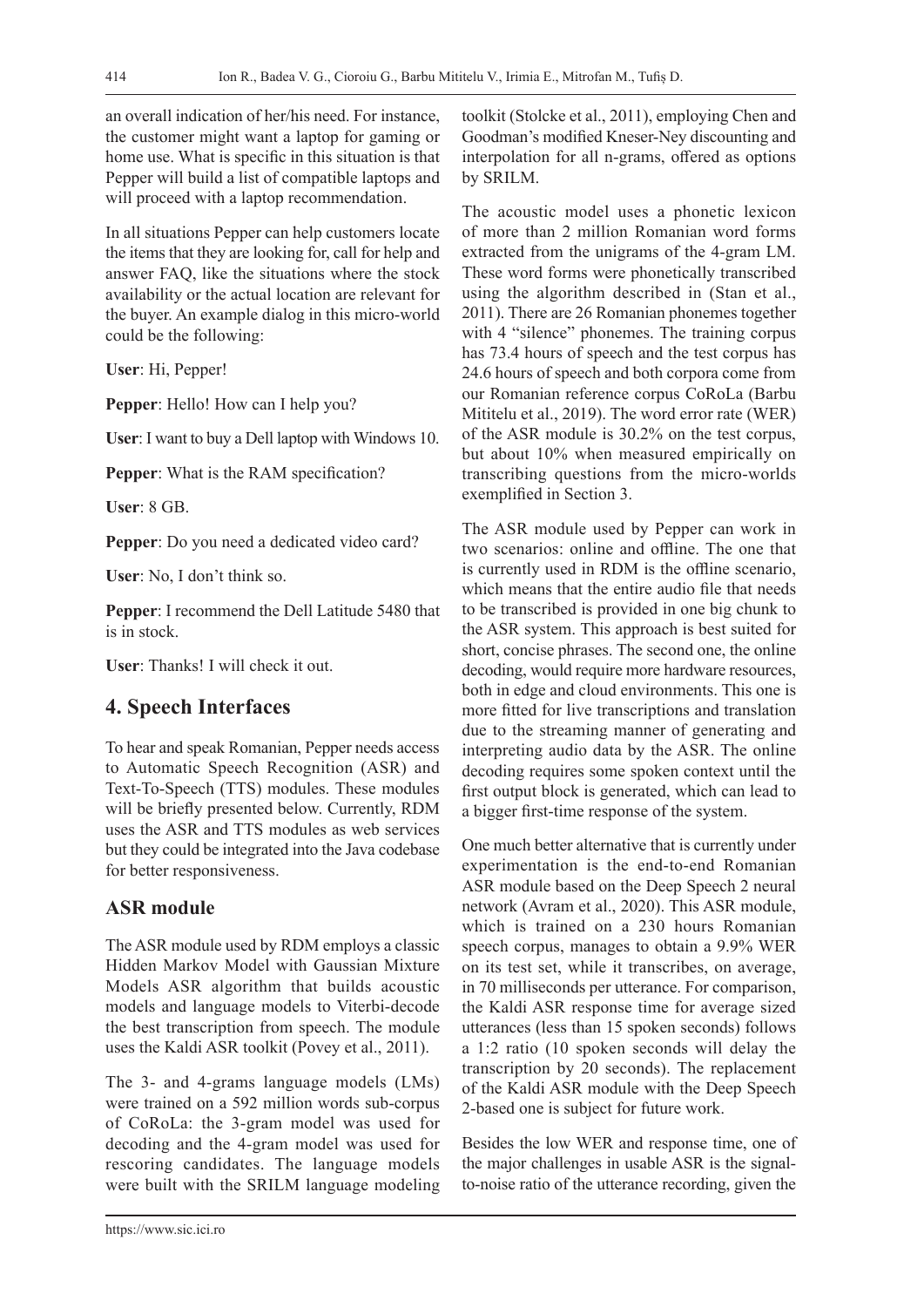fact that the module is expected to work in noisy environments. This paper aims to solve this problem by using sensitive, unidirectional microphones installed on Pepper, coupled with training the Deep Speech 2 network on noisy recordings.

Another challenge for the ASR module is to correctly identify the brand names associated with different properties of computing hardware (e.g. a "Corsair" memory stick). Thus, to adapt the ASR module to the "sales assistant" scenario mentioned in Section 3, more than 200 questions were created, containing laptop properties (e.g. memory, storage, etc.) with their associated brand names (e.g. Corsair, SanDisk, etc.) The full set of questions has been audio recorded in six voices (3 males and 3 females) and then added to the ASR training corpus. All the considered brand names have Romanian phonetic transcriptions added to the phonetic lexicon (e.g. IBM – [aibiem],  $Dell - [del], etc.)$ 

# **TTS module**

The TTS module implements a two-step synthesis, similar with modern approaches such as Tacotron (Wang et al., 2017), Char2Wav (Sotelo et al., 2017) and ClariNet (Ping et al., 2019). The two-step algorithm can be seen as an autoencoder, with the first step transforming the input (the text) into a hidden representation (Mel-frequency cepstral coefficients (Logan, 2000)), while the second step transforms the hidden representation back into the input (or audio waveform in the case of TTS).

To achieve *the first step*, one-hot vector encodings for the characters in the text (both letters and special characters such as space, comma, and period) are created. The one-hot encoding of the current character goes through a Bidirectional Long Short-Term Memory (BiLSTM) layer and its output is concatenated with the speaker encoding, thus obtaining an *intermediate vector representation*. Lastly, a pipe of an LSTM layer and three Fully Connected (FC) layers (called the Sequence-To-Sequence (Seq2Seq) model) are used to predict the Mel-frequency cepstral coefficients from the intermediate vector representation.

The Seq2Seq model is enhanced by an Attention Block (AB) whose role is to focus the input sequence around the most important elements for the current prediction. For example, one does not need all the elements in the input to predict the beginning of the waveform, but only its first elements. More precisely, the AB is a neural network that receives the LSTM state and computes its probability of relevance, at time step *t*, for the current prediction. The attentionenhanced, current LSTM state is obtained by scalar-multiplying the LSTM states at time steps 1 to *t* with their corresponding probabilities given by AB and then summing all of them.

While AB was trained as previously described, at run-time the AB network is used in a different manner: always use *consecutive, most relevant* (as given by the AB block) LSTM states for inference (do not scalar-multiply and sum all LSTM states). If the previous, most relevant LSTM state was at time step *s* and the current, most relevant LSTM state is at time step  $s + 1$ , it is used, otherwise the LSTM state at time step *s* is still used for the current prediction. Using the consecutive condition greatly increases the quality of audio, but also the synthesis duration.

Finally, the previous attention-enhanced LSTM state and the previous prediction are used as input for the LSTM layer at present time step. The current attention-enhanced LSTM state is fed to a pipe of three FC layers to get the current prediction. During training, the neural network predicts until there are as many predictions as in the ground truth. However, during inference prediction is performed until the AB says, five times in a row, that the same LSTM state is the most relevant. The number five was chosen empirically, as AB says, on average, three times in a row that the same LSTM state is the most relevant.

For *the second step* the ClariNet implementation is used to obtain the audio waveform from the Mel-frequency cepstral coefficients.

The main advantage of this TTS module is that it is an end-to-end system that can synthesize words it was not trained with. Also, the fact that it uses character encodings instead of phone encodings provides an advantage since it does not need to compute any phonetic transcription of the input text. On the other hand, lacking the extra information provided by the phonetic transcription, some words may be wrongly synthesized. One such example is the mute/ whispered vowel "i" in words like "București" or "Ploiești" which can be fully heard in the synthesized speech, which effectively moved the accent to the last syllable.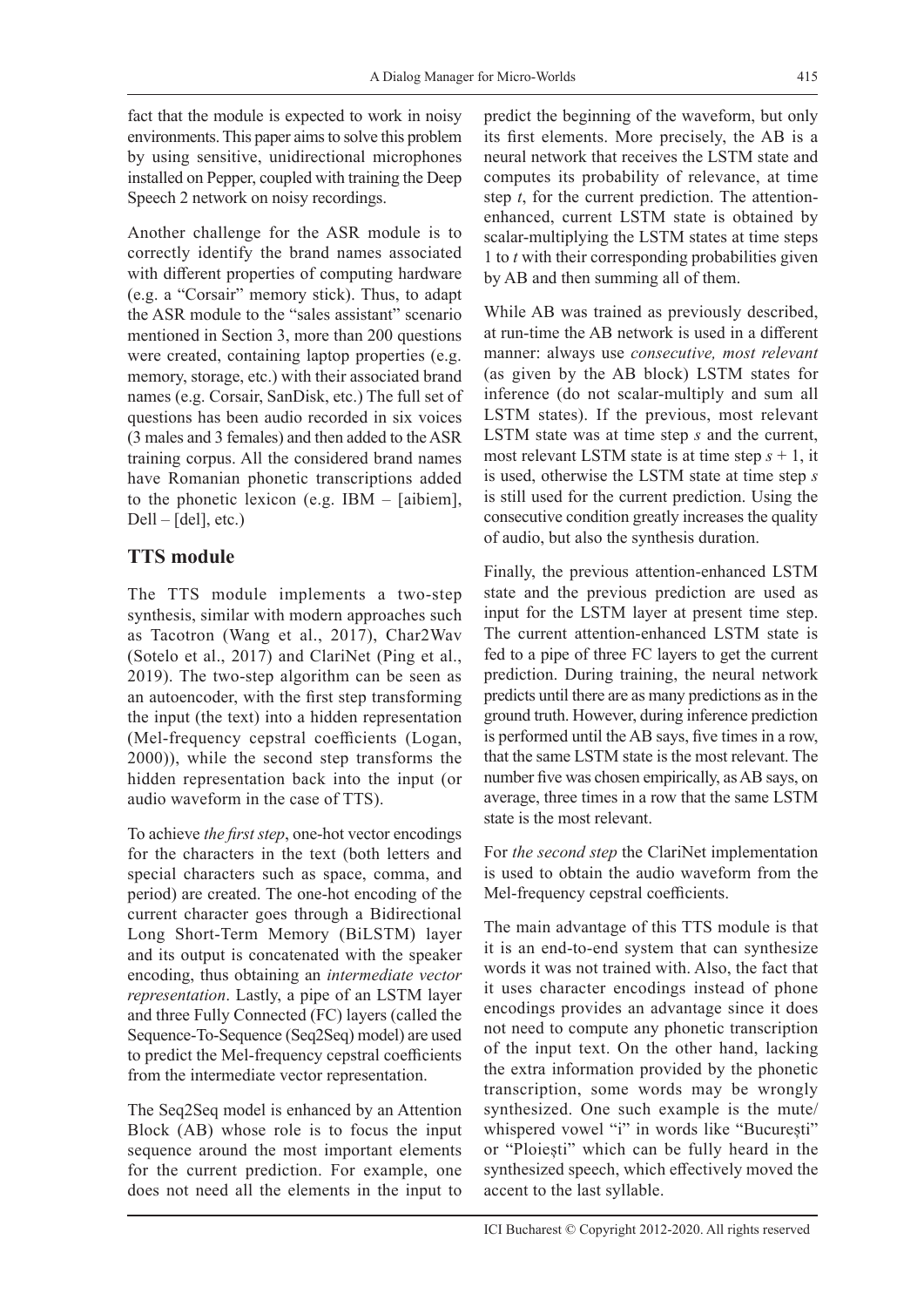The TTS module uses deep neural networks with a lot of parameters and, as such, it needs to be run on a GPU to produce results in real time. If so run, its synthesis time can take as much time as the time needed to utter the input text, again a 1:1 ratio as with the ASR module.

### **5. ROBIN Dialog Manager**

RDM (Ion, 2020a) is a Java-based dialog manager that automatically constructs its universe of discourse from a micro-world specification file. As stated before, a *micro-world* is a collection of definitions about the things one can speak of in that micro-world coupled with associated named robot behavior to be used in subsequent robot planning. The dialog manager is expected to infer and provide the *contextually parametrized user intention* to be used by the robot planning programming team to complete the action that is requested by the user. This action can be, for instance, simply a verbalization of the answer, tapping into the TTS module of Pepper or a more involved action that requires the robot to navigate somewhere, lift and offer objects, recognizing persons using facial recognition, delivering messages to them and so on.

#### **Micro-world file specification**

A micro-world file (for example, look at the precis.mw file (Ion, 2020b) from the GitHub repository) contains the definitions of concepts and predicates one can speak of.

A *concept* is a common noun that is a *typed set* of known objects in the universe of discourse. A concept is defined as e.g.:

CONCEPT **sală**, laborator, cameră -> LOCATION

where the first word **sală** (English "hall") is the canonical name (in lemma form) of the concept, followed by its possible synonyms (English "laboratory" and "room"). This "synset" (not exactly a synset in the WordNet (Fellbaum, 1998) sense, but rather a semantic neighborhood, including synonyms, hyper- and hyponyms) is of type LOCATION, meaning that this type can be matched in questions such as "**Unde** se desfășoară…" (English "**Where** does the…") or "În **ce cameră** se desfășoară…" (English "In **what room** does the…").

The enumeration of the typed set introduced by the concept definition is done with the *reference* definition, such as:

```
REFERENCE sală sala 209 = S1
REFERENCE sală sala de consiliu = 
C<sub>3</sub>REFERENCE curs laboratorul de in-
formatică = C1
```
Thus, for a concept identified by its canonical name (e.g. **sală**), instances are listed (e.g. "sala 209") together with aliases to be used in predicate definition (e.g. S1). These are specific phrases that the RDM expects to encounter/can offer as answers in a conversation in this micro-world.

There are three predefined types: LOCATION, PERSON and TIME together with a default type, WORD, which is, in fact, the concept canonical name as in e.g.:

```
CONCEPT curs, materie, seminar, la-
borator -> WORD
```
Thus, in a question such as "Unde se desfășoară **cursul** de sisteme de operare?" (English "Where is the OS **course** taking place?") the noun phrase "**cursul** de sisteme de operare" is of type **curs**, as its head (in lemma form) is listed as a concept of type WORD.

References of types PERSON and TIME can be added separately, with definitions such as:

```
TIME marți la 8:00 = T1
PERSON Magda Vlad = P2
```
where the instance of the type PERSON (e.g. Magda Vlad) is followed by the reference alias (e.g. P2) to be used in the predicate definition. Similarly, the time instance "marți la 8:00" (English "Tuesday at 8:00") is referenced by means of the alias T1.

The *predicate* is the unit of information that Pepper knows it is true. A predicate can hold true on a variable number of typed references, defined as previously described. Checking for types and number of arguments (order is not important) helps RDM to resolve ambiguities among predicates with the same name. Predicates are defined using alias names of previously defined references, e.g.:

TRUE ține C1 S1 T1 P2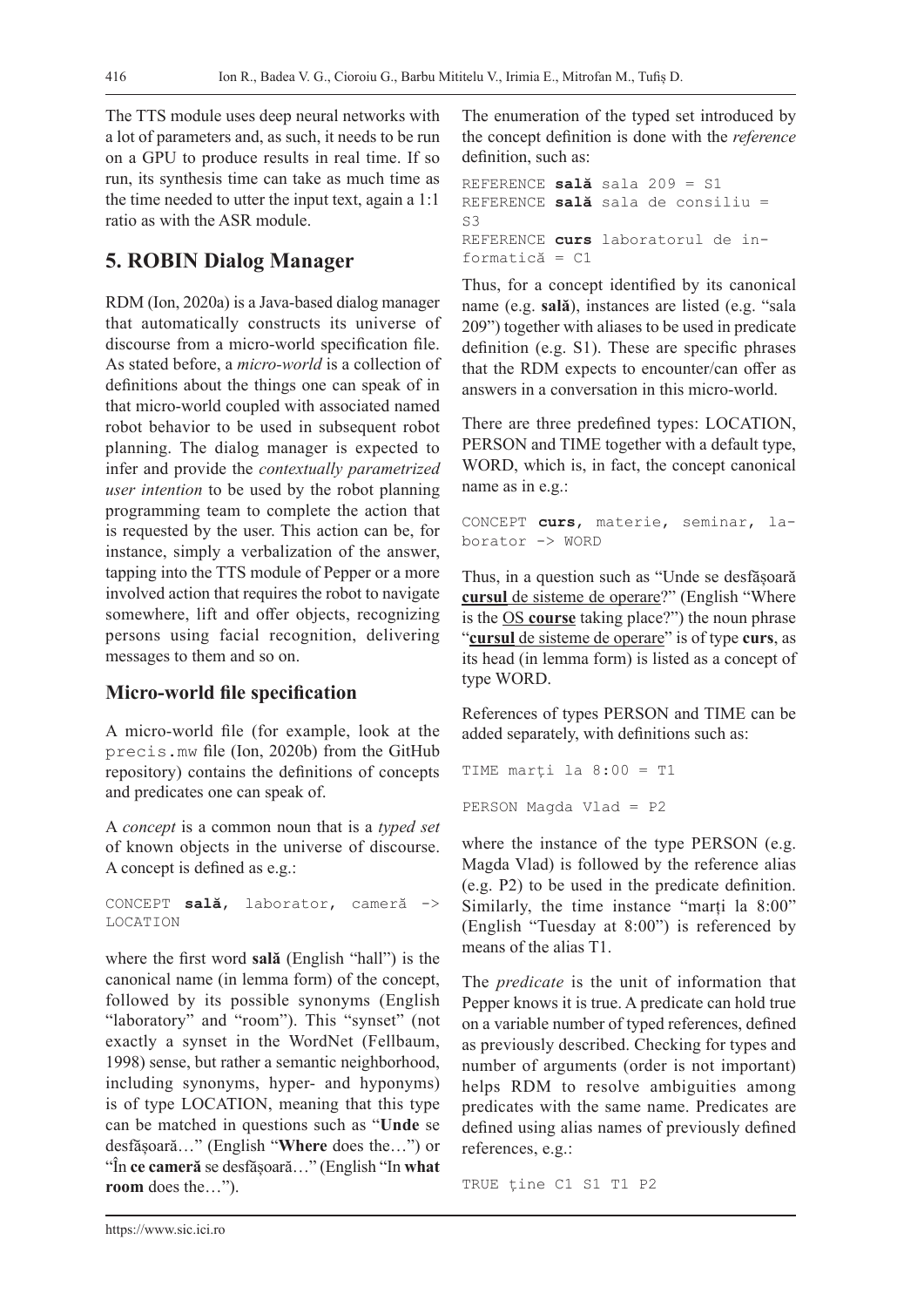This means that the course C1 ("laboratorul de informatică") of type **curs** takes place (predicate canonical name **ține**) in room S1 ("sala 209") of type LOCATION at time T1 ("marți la 8:00") of type TIME and it is lectured by professor P2 ("Magda Vlad") of type PERSON. Furthermore, to allow synonymic variation of the predicate name and *to map predicates to users' intentions*, one may write e.g.:

PREDICATE **ține**, desfășura, preda -> SAY\_SOMETHING

Here, **ține** is the canonical name of the predicate followed by a synonymic series of possible formulations, much as in the case of concept definitions. This predicate signals a user intent of learning some information, causing Pepper to verbalize its response ("SAY\_SOMETHING"). This is the mechanism that maps predicate realization to actions that are accomplished by the planning component of the robot (SAY\_ SOMETHING is the only action that is fulfilled by RDM, calling its TTS module and speaking the answer).

#### **Question analysis**

Question analysis is realized through 1) **pre-processing the input question** by tokenizing, part-of-speech tagging, lemmatizing, and dependency parsing it and 2) **analysing the predicate-argument structure** induced by the parse tree.

Text pre-processing is offered by the TEPROLIN web service (Ion, 2018) which is integrated into the RELATE platform (Păiș et al., 2020a; Păiș, 2020b), a portal for the dissemination of Romanian language technologies. Following the

pre-processing step, *assuming there is only one main verb in the question*, the question analysis step will attempt to construct a predicate from the user's question by performing the following operations:

- 1. If there is no main verb in the question (either the user did not ask a complete question or the POS tagging failed to identify a main verb) and if there is no context (the dialog is just beginning) return a "Please rephrase the question" response. If the dialog manager stores a partially bound predicate from the previous question and the current question does not have a main verb, use the previously bound predicate to reply (see the example presented in the "Inference module" section below).
- 2. Identify the root of the question from the parse tree as the main verb. Take its lemma to be the canonical name of the predicate.
- 3. Take the list of noun, prepositional or adverbial phrases that are directly linked to the main verb as arguments of the predicate. Predicate arguments can only be introduced by dependency relations that designate subject, object, or complement dependents.
- 4. The argument that contains an interrogative adverb, determiner, or pronoun (in Romanian this is always the first phrase in the question) is the unbound (to be resolved) typed variable to be unified by the predicate matching algorithm. Its bound value is offered back as the answer to the question.

Take for instance the question "În ce sală se ține laboratorul de informatică?" (English "In what room is the informatics laboratory taking place?") Given this question, the text pre-processor will parse it into the tree from Figure 1.



**Figure 1.** The parse tree for the question "În ce sală se tine laboratorul de informatică?"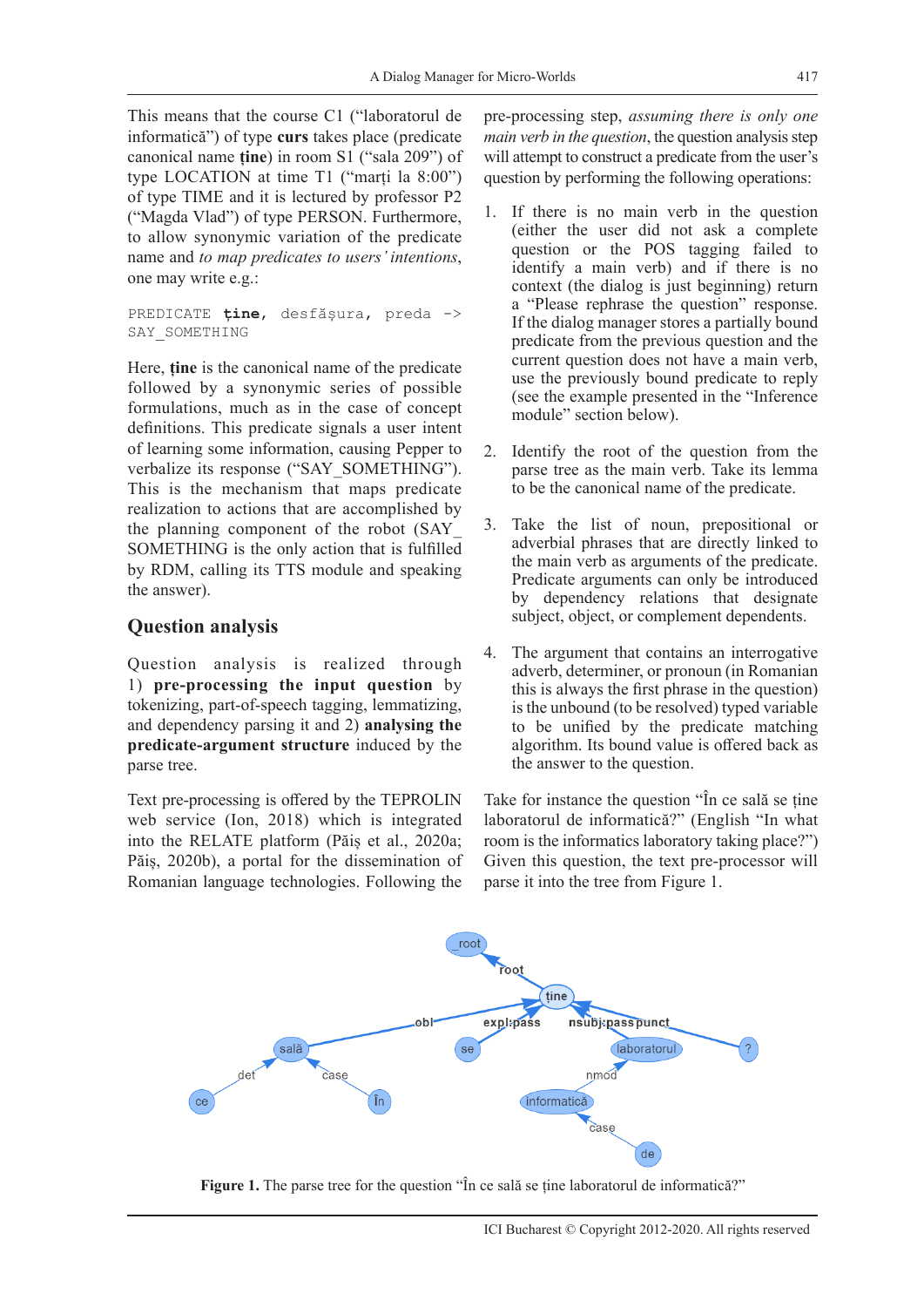The main verb of the question is **ține** which is the predicate name. Its arguments are the following:

- 1. The oblique prepositional phrase "În ce **sală**" which is the requested variable *X* of type LOCATION (see the concept **sală** defined above) because it is modified by the interrogative determiner "ce".
- 2. The subject noun phrase "laboratorul de informatică" which is a reference of type **curs** (see reference definition with alias C1 above).

With this information, the question analysis module constructs the partially bound predicate

ține "laboratorul de informatică"/ curs X/LOCATION

which it passes to the inference module whose job is to resolve the reference of *X*.

#### **Inference module**

Presented with a partially bound predicate, it is the job of the inference module to find the appropriate answer to the posed question or ask supplementary, clarifying questions. This is accomplished within the main RDM question-answering loop.

Predicate and argument fuzzy matching, that is, *the identification of the most likely predicate* from the micro-word definition that was referred to in the user's question, is done with the following algorithm:

- 1. The predicate name is searched for, either verbatim or through a synonym, in PREDICATE definitions of the microworld definitions and all predicates (TRUE definitions) that match the predicate name received from the question analysis module are retrieved. If no such predicate is found, return a "Please rephrase the question" response.
- 2. From the set of true predicates, select the one such that:
	- a. The sum of its arguments fuzzy-match scores is maximum, while *strictly enforcing the type equality* of the fuzzymatched arguments.
	- b. The unbound variable has the same type with an existing argument.
- 3. If Step 2 produced a predicate, *answer with the bound value* of the best matched predicate.

Given two lists of POS-tagged and lemmatized words *D* (description) and *R* (reference), the fuzzy-matching algorithm, mentioned at Step 2.a. above, works in the

following way, for all word pairs  $d_i$  from  $D$  and  $r_j$ from *R* such that both  $d_i$  and  $r_j$  are content words (i.e. nouns, verbs, adjectives or adverbs) and *i* and *j* are the positions of words in their respective lists:

- 1. If lemma of  $d_i$  string-equals lemma of  $r_j$  or if lemma of  $d_i$  loosely-equals lemma of  $r_j$ , given the semantic neighborhoods (synonyms and direct hyper- and hyponyms as defined by the Romanian WordNet (Tufiș et al., 2013), accessed from the RELATE platform) of *di* and  $r_i$ , add  $|i - j| + 1$  to the matching score  $S_{d\rightarrow r}$  and advance to the next *i* index.
- 2. If no matching can be found at Step 2 and if *lss* is the Levenshtein similarity score between the lower-cased  $d_i$  and  $r_j$ , add *lss*  $\cdot$  (|*i* - *j*| + 1) to the matching score  $S_{\text{max}}$ and advance the next *i* index.

It follows that  $S_{d\rightarrow r}$  (from description to the reference) cannot be larger than the size of the *D* list and the score  $S_{r\rightarrow d}$  (in the reverse direction) cannot be larger than the size of the *R* list. Thus, the symmetrical matching score

 $S = 2 / (S_{d \to r} + S_{r \to d})$ 

is at most 1 when *D* and *R* are identical, with respect to their content words.

To exemplify the matching algorithm for the question "În ce sală se ține laboratorul de informatică?", as already presented, the question analysis module retrieves the partially bound predicate

```
ține "laboratorul de informatică"/
    curs X/LOCATION
```
Considering that the micro-world contains the true predicate definition:

TRUE ține C1 S1 T1 P2

in which C1 is "laboratorul de informatică" of type **curs** (matching score  $S = 1$ ) and S1 is "sala 209" of type LOCATION, and strictly observing type matching, *X* can be unified with S1 and the response "Sala 209." is available to the user.

The dialog manager loop always keeps track of the last, best-matching predicate and its argument bindings. If the user wants more information with respect to this predicate, subsequent predicate matching happens in this context. Resuming the given example, if the user's next question would be "Cine îl predă?", the question analysis module provides the analysis

preda Y/? X/PERSON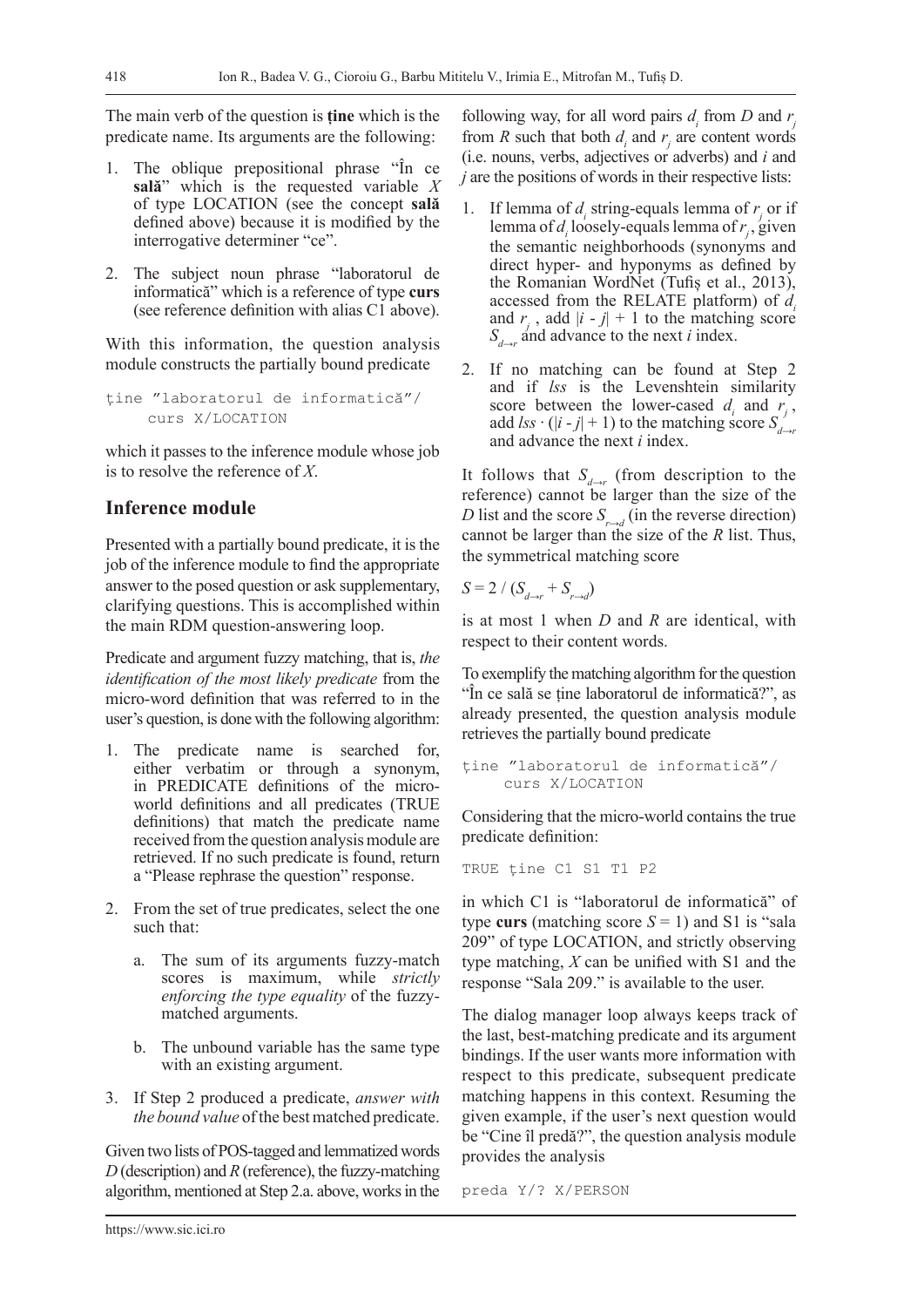in which any personal pronoun is transformed into an unknown type variable and the special interrogative pronoun "cine" (English "who") is only applicable to persons. Now, because **preda** is a synonym of **ține**, the last best-matching predicate with bound arguments C1 and S1 is able to offer the answer because P2 has the same type as our requested variable *X* (PERSON): "Magda Vlad." *Y* cannot be reliably bound as more detailed syntactic analysis would be needed. This is a simplified way of solving elliptic questions because it still requires the presence of a main verb. A further enhancing of this inferential process (but fuzzier) is to assume, *in case no main verb is present in the question*, that the previous best-matching predicate would apply. This way, the follow-up question "La ce oră?" (English "At what time?") could be interpreted as:

#### ține X/TIME

Keeping track of the last best matching predicate and its argument bindings, the elliptic question will be correctly answered with "marți la 8:00", as the best-matching predicate **ține** is able to bind its last argument to T1.

### **6. Conclusion**

The ROBIN Dialog Manager is a Java-based, configurable dialog manager ready to be integrated into any application that requires interaction into spoken Romanian. One of its advantages is that, with its smartly abstracted class hierarchy, it can be extended *to handle other languages*, such as English. Thus, if the language pre-processing chain doing tokenization, part-of-speech tagging, lemmatization and dependency parsing is available along with ASR and TTS modules, RDM can work in any language, provided that the required Java implementations using the targeted language technologies are supplied.

# **REFERENCES**

Anon, (2018). *Website of the ROBIN Project*. Available at: <http://aimas.cs.pub.ro/robin/robin-dialog/>, last accessed: October 25<sup>th</sup>, 2020.

Avram, A. M., Păiș, V. & Tufiș, D. (2020). Towards a Romanian end-to-end automatic speech recognition based on Deep Speech 2. In *Proceedings of the Romanian Academy*, *Series A, Volume 21*(4). ISBN 1454-9069, in print.

Another advantage of RDM is *the micro-world definition file* with which it can handle a new dialog scenario, requiring the knowledge engineer to define concepts, concept references and predicates that are applicable to the new micro-world. The robot planning algorithm can utilize the resolved true predicate instance with its bound arguments in ways that are suitable for the actions to be performed following the conversation with the user. Furthermore, named robot behavior can be attached to any predicate definition in the microworld file to map speech to action taking.

One disadvantage of the proposed solution is that the knowledge engineer is tasked with the complete definition of the micro-world with the caveat that any incomplete specification (e.g. the right synonyms are not provided or not all the possible references are enumerated) will cause RDM to not work. While the solution to this problem is straightforward (just add the missing information), it is conceivable that *a complete specification might never be attained*.

RDM will receive some further improvements such as the ability to populate its universe of discourse from external sources. If the relevant information is stored in e.g. a database, the ability of creating predicate instances directly from the database, via an Internet connection, will be added. Thus, the knowledge base of RDM could be updated on the fly, without disrupting the functionality of the dialog manager.

#### **Acknowledgements**

The research described in this article was supported by a grant of the Romanian National Authority for Scientific Research and Innovation, CNCS – UEFISCDI, project number PN-III 72PCCDI/2018, ROBIN - "Roboții și Societatea: Sisteme Cognitive pentru Roboți Personali și Vehicule Autonome".

Barbu Mititelu, V., Tufiș, D., Irimia, E., Păiș, V., Ion, R., Diewald, N., Mitrofan, M. & Mihaela, O. (2019). Little Strokes Fell Great Oaks. Creating CoRoLa, The Reference Corpus of Contemporary Romanian, *Revue roumaine de linguistique*, *LXIV*(3), 227–240.

Campillos-Llanos, L., Thomas, C., Bilinski, É, Zweigenbaum, P. & Rosset, S. (2020). Designing a virtual patient dialogue system based on terminologyrich resources: Challenges and evaluation, *Natural Language Engineering*, *26*(2), 183–220.